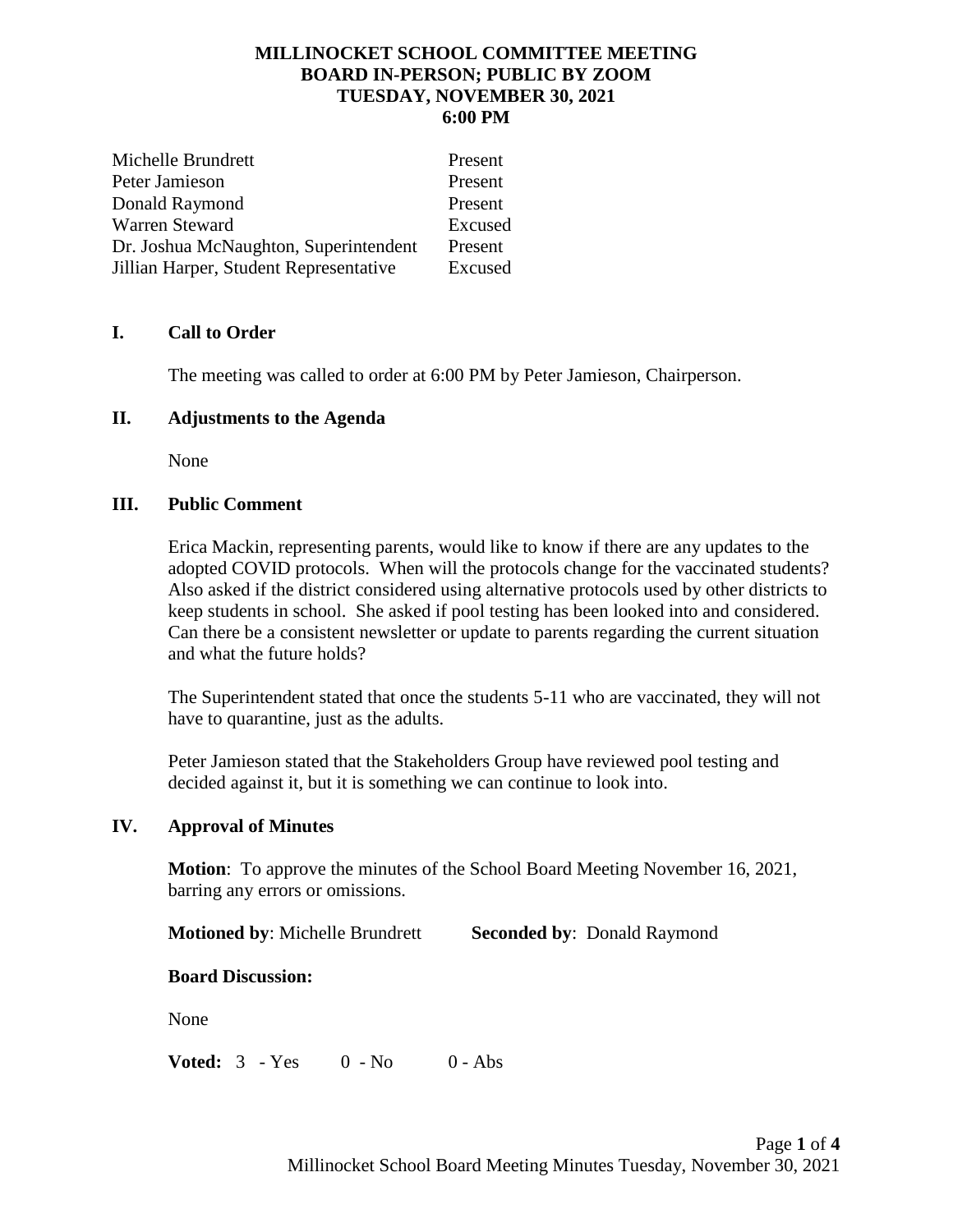## **V. Payroll Warrant**

**Motion:** It was moved to direct the Superintendent of Schools to authorize payment by the Town Treasurer to each party listed herein, the sum set against each name contained in School Payroll Warrant #22-12 in the amount of \$169,097.28 on December 2, 2021.

**Motioned by**: Michelle Brundrett **Seconded by**: Donald Raymond

## **Board Discussion:**

None

**Voted:**  $3 - Yes$  0 - No 0 - Abs

## **VI. Payable Warrant**

**Motion:** It was moved to direct the Superintendent of Schools to authorize payment by the Town Treasurer to each party listed herein, the sum set against each name contained in School Payable Warrant # #22-17 in the amount of \$172.302.61 on December 2, 2021.

**Motioned by: Michelle Brundrett Seconded by: Donald Raymond** 

## **Board Discussion:**

There will be some larger amounts in the payable warrants in the future because of the approval of the ESSER III grant.

**Voted:**  $3 - Yes$  0 - No 0 - Abs

## **VII. To see if the Board will approve updating the signatures associated with the school activity and scholarship accounts.**

**Motion:** To update the signatures associated with the school activity and scholarship accounts. Signatures to be determined by administration.

**Motioned by**: Michelle Brundrett **Seconded by**: Donald Raymond

## **Board Discussion:**

We have accounts that have former employee signatures on them. This is needed to update the signatures to current employees.

**Voted:**  $3 - Yes$  0 - No 0 - Abs

**VIII. To see if the Board will approve the Town of Millinocket's request to move the Food Service Account and Student Activity Fund Accounts from Stearns Jr/Sr High School and Granite Street School to the Town of Millinocket. Note: Withdrawal from the Food Service Account and Student Activity Funds would go through the warrant approval process**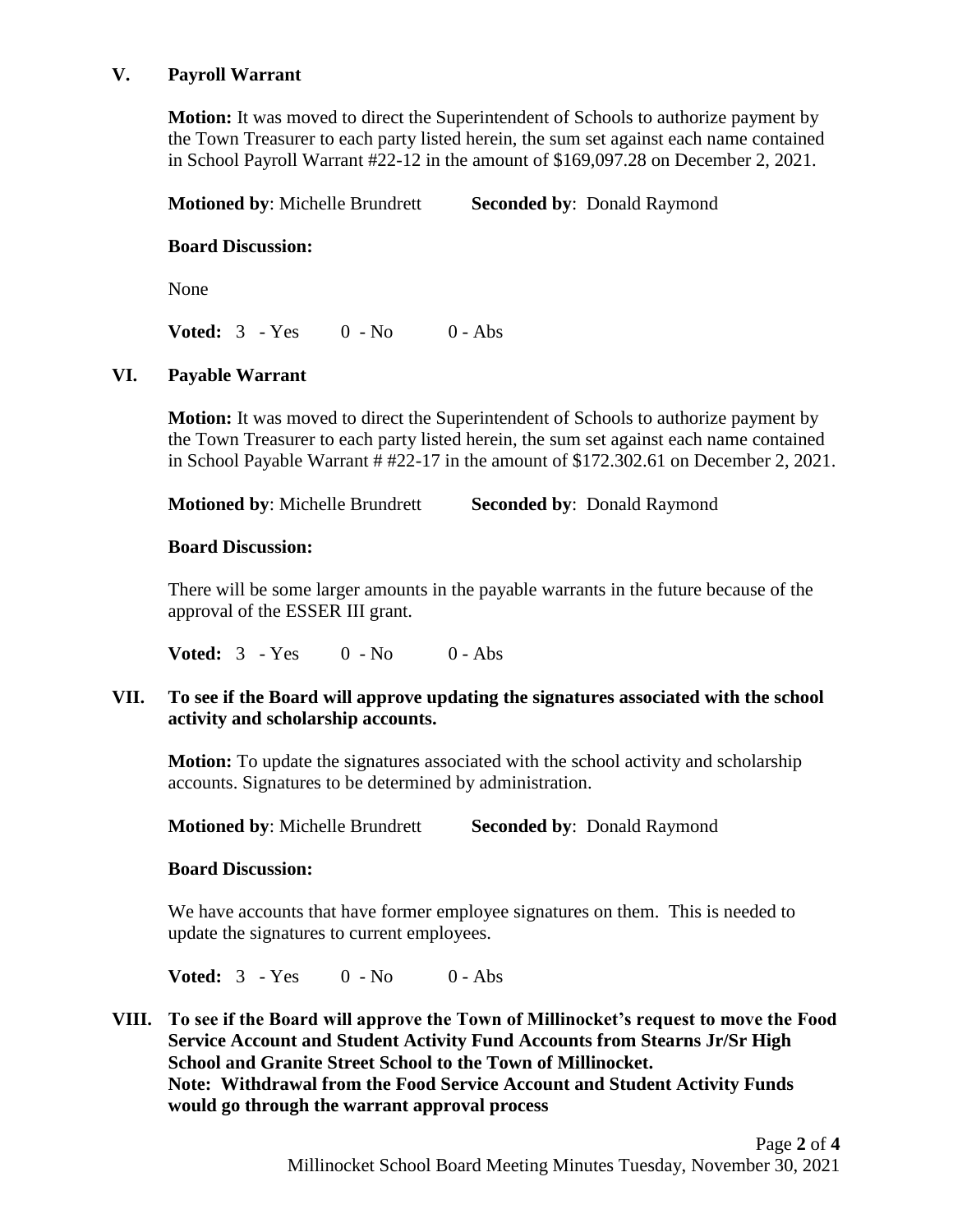**Motion:** To approve the Town of Millinocket's request to move the Food Service Account to the Town of Millinocket.

**Motioned by: Michelle Brundrett Seconded by: Donald Raymond** 

## **Board Discussion:**

The Superintendent and Peter Jamieson met with representatives from the Town. The Superintendent relayed that the new Town Auditors requested we turn the accounts over to the Town, to align with what they view as appropriate practice. He explained how the Food Service account works and the flow of the funds from parents to the account. We would discontinue this account and it would go into a new account managed by the Town. The Food Service Manager would still have access to the account to.

**Voted:**  $3 - Yes$  0 - No 0 - Abs

**Motion:** To approve to move the Student Activity Accounts to non-profit status.

**Motioned by: Michelle Brundrett Seconded by: Donald Raymond** 

## **Board Discussion:**

We have many student activity accounts, such as performing arts and athletics boosters, scholarships and class accounts. These accounts are managed by the school and the Town, through the auditors, have requested they be managed by the Town. We have reached an agreement that these accounts will be left alone until June 30, 2022, to give these organization opportunity to establish their own non-profit status. The School Board will then need to approve the transfer of the funds to the organization. That way they will not be under control of the Town or the School Department.

**Voted:**  $3 - Yes$  0 - No 0 - Abs

## **IX. To see if the Board will enter into Executive Session 1 MRSA § 405(6)(D) contract negotiation**

**Motion:** To enter into executive session pursuant to 1 MRSA § 405(6)(D) contract negotiation with Bragdon Bus Service, Inc.

**Motioned by: Michelle Brundrett Seconded by: Donald Raymond** 

## **Board Discussion:**

None

**Voted:**  $3 - Yes$  0 - No 0 - Abs